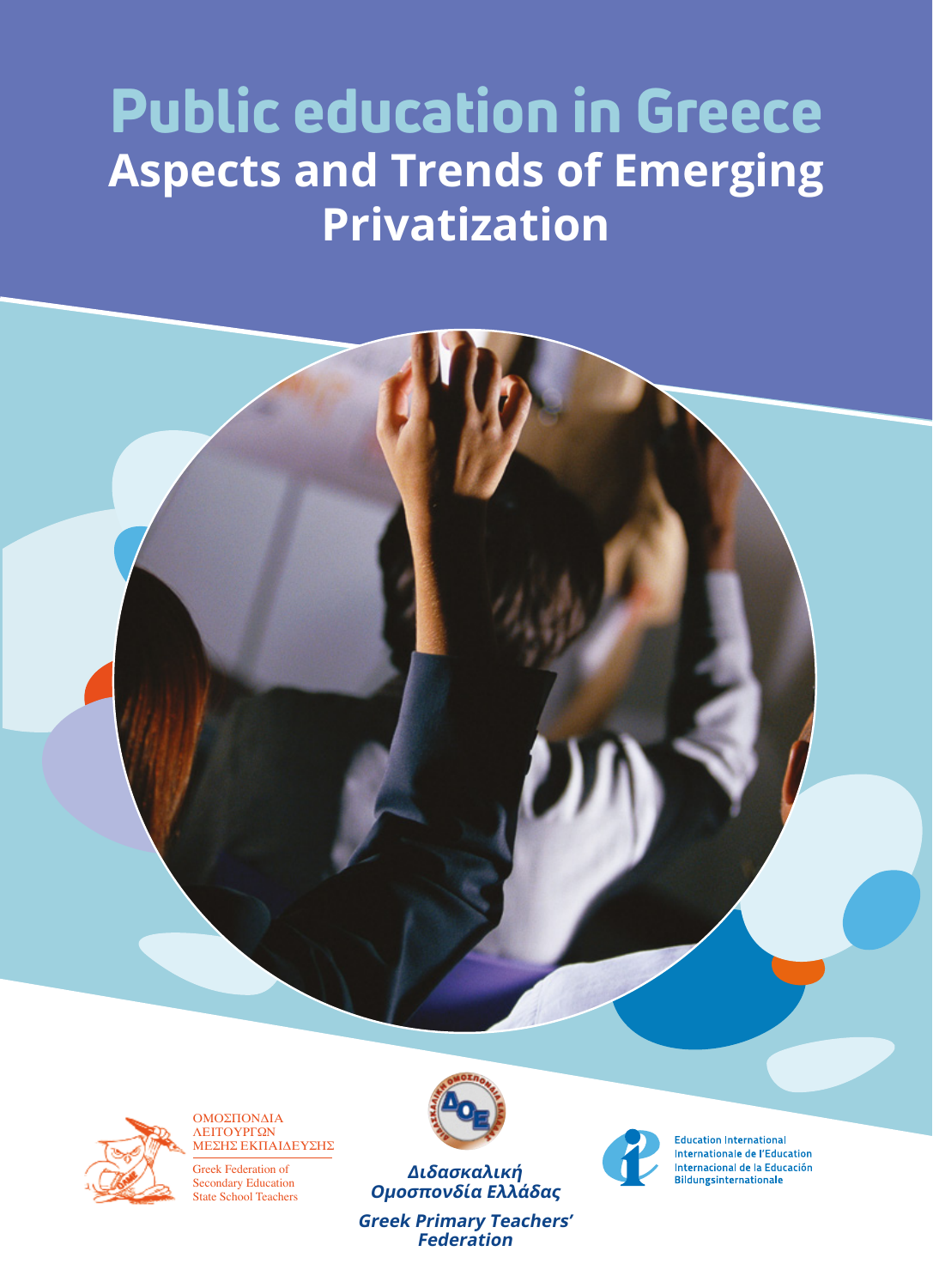#### **Introduction**

d u c a t i o n

ducation<br>
as a social<br>
institution,<br>
a social organias a social institution, sational scheme, a framework for the development and reproduction of a social formation, but also as a fundamental humanitarian value, has always been an arena of ideological, political, social and economic conflicts. Indeed, the education systems around the world and the historical paths they have taken reflect the ideological, social, economic and political developments that have taken place in every corner of the planet over time. Education systems are in essence symbolic representations of the economic and political organisation of the societies they serve. In education, one can see the mirror image of society. From this vantage point, in managing educational institutions, the political system essentially does nothing more than organise and shape the functions of education according to its own ideological and economic agenda. Often, the details characterizing educational structures and functions ultimately show the ideological context of both education and society as a whole.

Any attempt to privatise education will surely generate strong reactions from society, but in particular from those that fought for the establishment of free, public education, and that are fighting today for its protection. However, for some years now, this social group has begun to realise that **social, political and economic conditions have already created a battering ram that is trying to pave the way for the privatisation of all levels of the country's education system**. Teachers of all levels, their trade unions, families and students themselves are confronted daily with privatisation trends throughout the education system. Teachers, as scientists, professionals and public officials, but also as family members, are experiencing many manifestations of these trends. In the same context, families, see large portions of their income being spent on education services provided by private entities.

One may reasonably wonder about the limit of privatisation of education. Does it lie with principles of privatisation or with the everyday educational and social practices of society?

The teachers' trade unions - which cover the entire school system of the country through the Greek Primary Teachers' Federation (DOE) and the Greek Federation of Secondary Education State School Teachers (OLME) – mindful of current, as well as socio-historical and political contexts, believe that the Greek education system is facing a point where a more organised and perhaps a more 'aggressive' privatisation seems to be on the doorstep.

This intervention, in addition to highlighting theory through research and an analysis aimed at a wider context, is a call to stakeholders to pursue the need to **safeguard and further upgrade the public and social character of our education system and to promote public education as the most appropriate strategy for effective growth, prosperity, social justice and cohesion**.

This study seeks to analyse the multi-faceted phenomenon of emerging privatisation of primary and secondary education in Greece. In particular, it investigates issues such as:

- $\blacksquare$  Theoretical approaches to the privatisation of education
- $\blacksquare$  The economic aspects of private and shadow education
- $\blacksquare$  The laws and institutional frameworks that allow for 'irregular' privatisation
- The resolutions and policies of the Greek Primary Teachers' Federation (DOE) and the Greek Federation of Secondary Education State School Teachers (OLME) concerning the privatisation of Greek public education
- **Teachers' attitudes towards the privatisation** process in Greek primary and secondary education.

Public education in Greece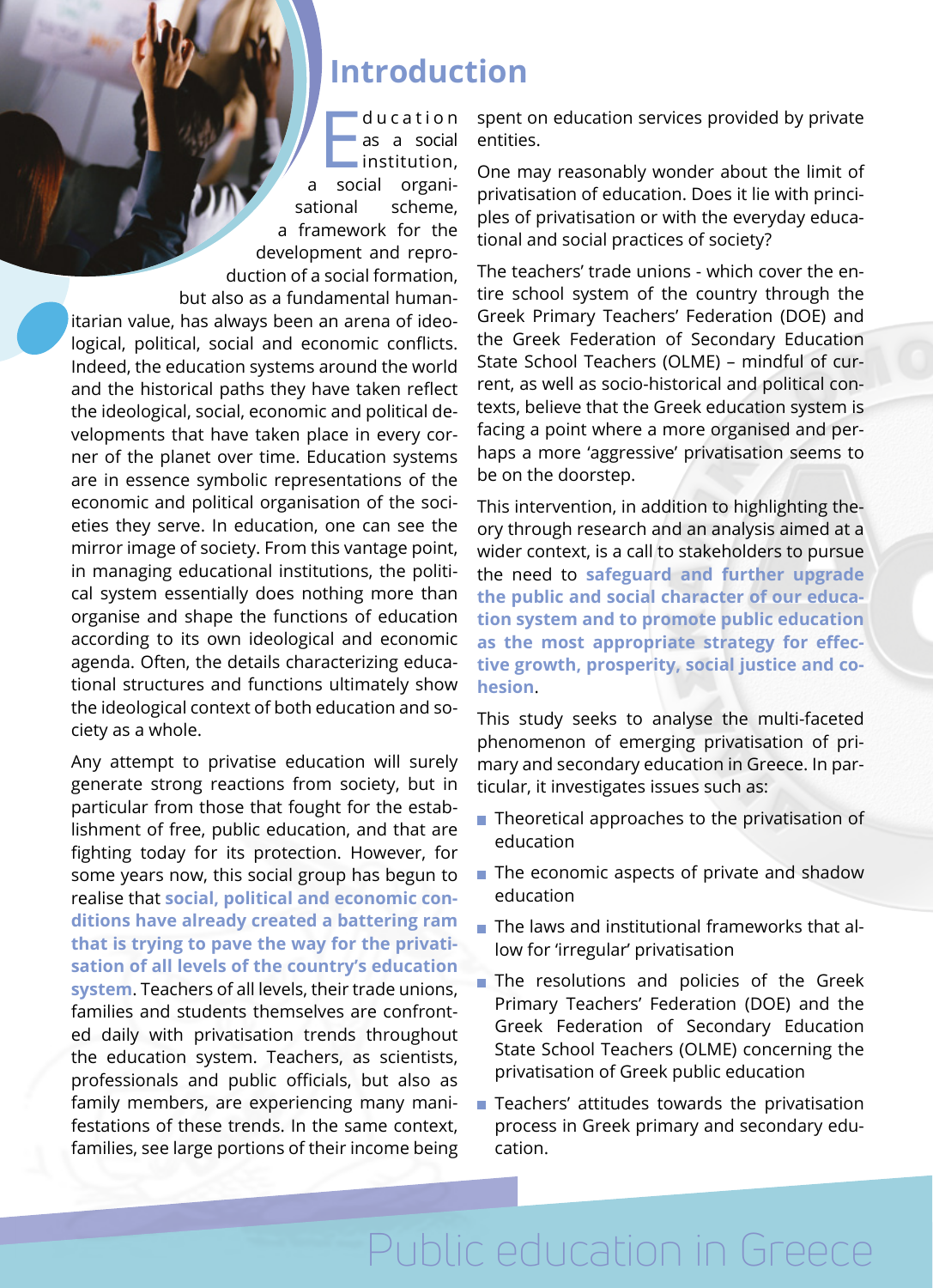## **Important findings**

ducation spending is one of the most fun-<br>damental categories of public expenditure.<br>However, compared to other EU member<br>states, in Greece, public spending on education ducation spending is one of the most fundamental categories of public expenditure. However, compared to other EU member has declined considerably in recent years. Whilst there was an increase in spending on education from 2000 to 2010, due to the financial crisis, public funding for education substantially decreased from 2012 to 2016. It is also worth noting that within the same period there was a 'shift' in public spending from secondary to primary education.

Studying State budget expenditure for education, it appears that the proportion corresponding to salaries and remunerations has increased compared to the proportion of expenditure for infrastructure and equipment. Private education spending has decreased substantially, from 3.3 billion Euros in 2009 to 2.1 billion Euros in 2016 (a decrease of over 33.3%). Spending on shadow education (tutoring services, private lessons, foreign languages learning outside school, as well as services provided by educators, child minders and babysitters) as a percentage of public education spending is now around 34.7%. Spending on shadow education as a percentage of total private education spending is 40.1%.

The results of the study show **that household spending on education is relatively high, as the financial crisis continues to exert pressure on parents**. The above figures illustrate that the cost of education is a significant burden for Greek families.

The findings of the study show that teachers are concerned about the "colonisation" of public education by privatisation processes and the inability of the State to safeguard the role and mission of public education. Almost 50% of teachers surveyed agree that **shadow education undermines the fundamental characteristics of public education**. The findings further show that there is a **clear preference for public ed-** **ucation among future teachers** for economic and/or ideological reasons.

Through the analysis of the resolutions and policies of the Greek Primary Teachers' Federation (DOE) and the Greek Federation of Secondary Education State School Teachers (OLME) concerning privatisation of the Greek public education, it becomes evident that the two leading trade unions in the field of public education have, over time, pointed out the significant weakening of the welfare state. They have frequently highlighted the risks associated with undermining the essence of public education and have systematically denounced the efforts to privatise public education.

There is no doubt that the political arguments of both the Greek Primary Teachers' Federation (DOE) and the Greek Federation of Secondary Education State School Teachers (OLME), as recorded in their public texts and statements against the commercialisation and privatisation of education, **aim at safeguarding human and civil rights and, subsequently, at protecting social cohesion, considering the educational process as an fundamental human right and public good.** 

The study captures teachers' views regarding the factors behind the rise of privatisation in public education. Teachers agree that one of the factors responsible for the privatisation of education is the lack of staff in public education. According to their views, other important factors are the lack of infrastructure, the distrust of parents towards public education and the underfunding of public education.

Moreover, an equally important factor in the rise of privatisation is the 'privileged' framework under which shadow education is allowed to operate in Greece. Under pressure of private interests, many governments appear to be tolerant or passive towards the creation of an environment which favours the invasion of the market in public education.

### Aspects and Trends of Emerging Privatization